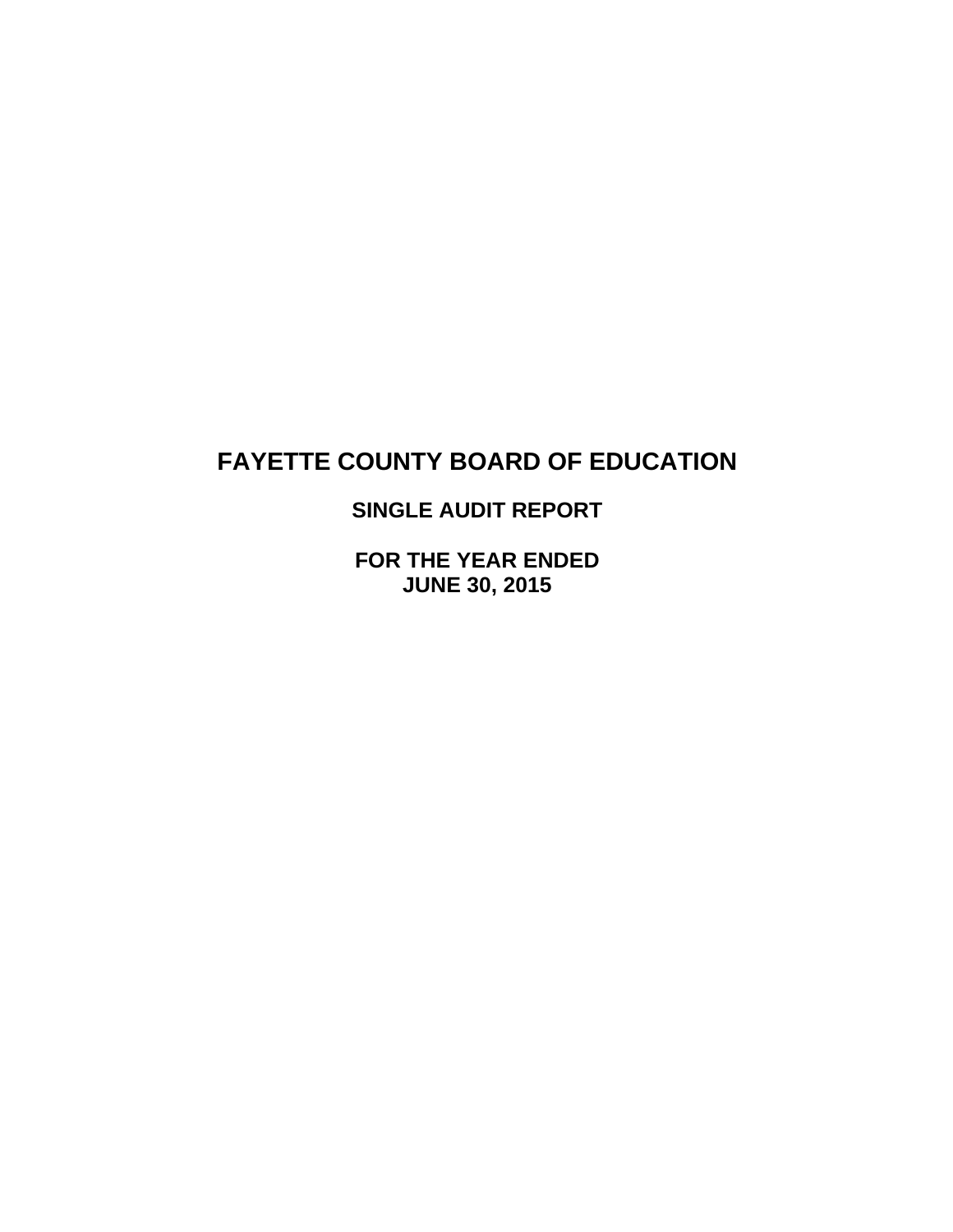### **SINGLE AUDIT REPORT FOR THE YEAR ENDED JUNE 30, 2015**

### **TABLE OF CONTENTS**

| Independent Auditor's Report on Internal Control Over Financial<br>Reporting and on Compliance and Other Matters Based<br>on an Audit of Financial Statements Performed in |
|----------------------------------------------------------------------------------------------------------------------------------------------------------------------------|
| Independent Auditor's Report on Compliance For Each Major                                                                                                                  |
| <b>Federal Program; Report on Internal Control Over</b>                                                                                                                    |
| Compliance; and Report on the Schedule of Expenditures of                                                                                                                  |
|                                                                                                                                                                            |
|                                                                                                                                                                            |
|                                                                                                                                                                            |
|                                                                                                                                                                            |
|                                                                                                                                                                            |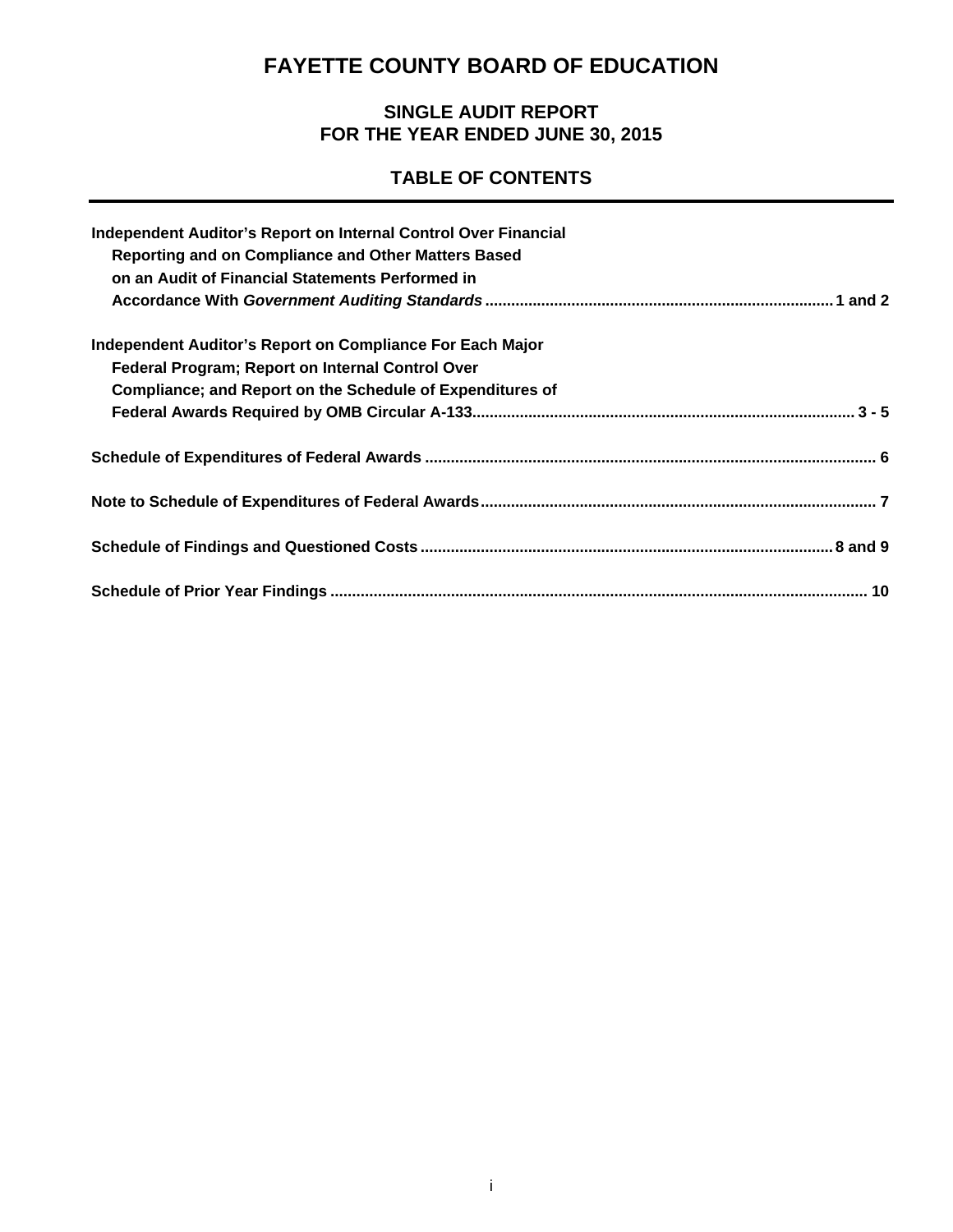

### **INDEPENDENT AUDITOR'S REPORT ON INTERNAL CONTROL OVER FINANCIAL REPORTING AND ON COMPLIANCE AND OTHER MATTERS BASED ON AN AUDIT OF FINANCIAL STATEMENTS PERFORMED IN ACCORDANCE WITH** *GOVERNMENT AUDITING STANDARDS*

**Superintendent and Members of the Fayette County Board of Education Fayetteville, Georgia** 

We have audited, in accordance with the auditing standards generally accepted in the United States of America and the standards applicable to financial audits contained in *Government Auditing Standards* issued by the Comptroller General of the United States, the financial statements of the governmental activities, each major fund, and the aggregate remaining fund information of the **Fayette County Board of Education** (the "School System") as of and for the year ended June 30, 2015, and the related notes to the financial statements, which collectively comprise the School System's basic financial statements, and have issued our report thereon dated February 9, 2016. Our report includes a reference to the changes in accounting principles resulting from the implementation of Governmental Accounting Standards Board (GASB) Statement No. 68, *Accounting and Financial Reporting for Pensions – an amendment of GASB Statement No. 27* and Statement No. 71, *Pension Transition for Contributions Made*  Subsequent to the Measurement Date – an amendment of GASB Statement No. 68, as of July 1, 2014.

#### **Internal Control Over Financial Reporting**

In planning and performing our audit of the financial statements, we considered the School System's internal control over financial reporting (internal control) to determine the audit procedures that are appropriate in the circumstances for the purpose of expressing our opinions on the financial statements, but not for the purpose of expressing an opinion on the effectiveness of the School System's internal control. Accordingly, we do not express an opinion on the effectiveness of the School System's internal control.

A *deficiency in internal control* exists when the design or operation of a control does not allow management or employees, in the normal course of performing their assigned functions, to prevent, or detect and correct misstatements on a timely basis. A *material weakness* is a deficiency, or a combination of deficiencies, in internal control such that there is a reasonable possibility that a material misstatement of the entity's financial statements will not be prevented, or detected and corrected on a timely basis. A *significant deficiency* is a deficiency, or a combination of deficiencies in internal control that is less severe than a material weakness, yet important enough to merit attention by those charged with governance.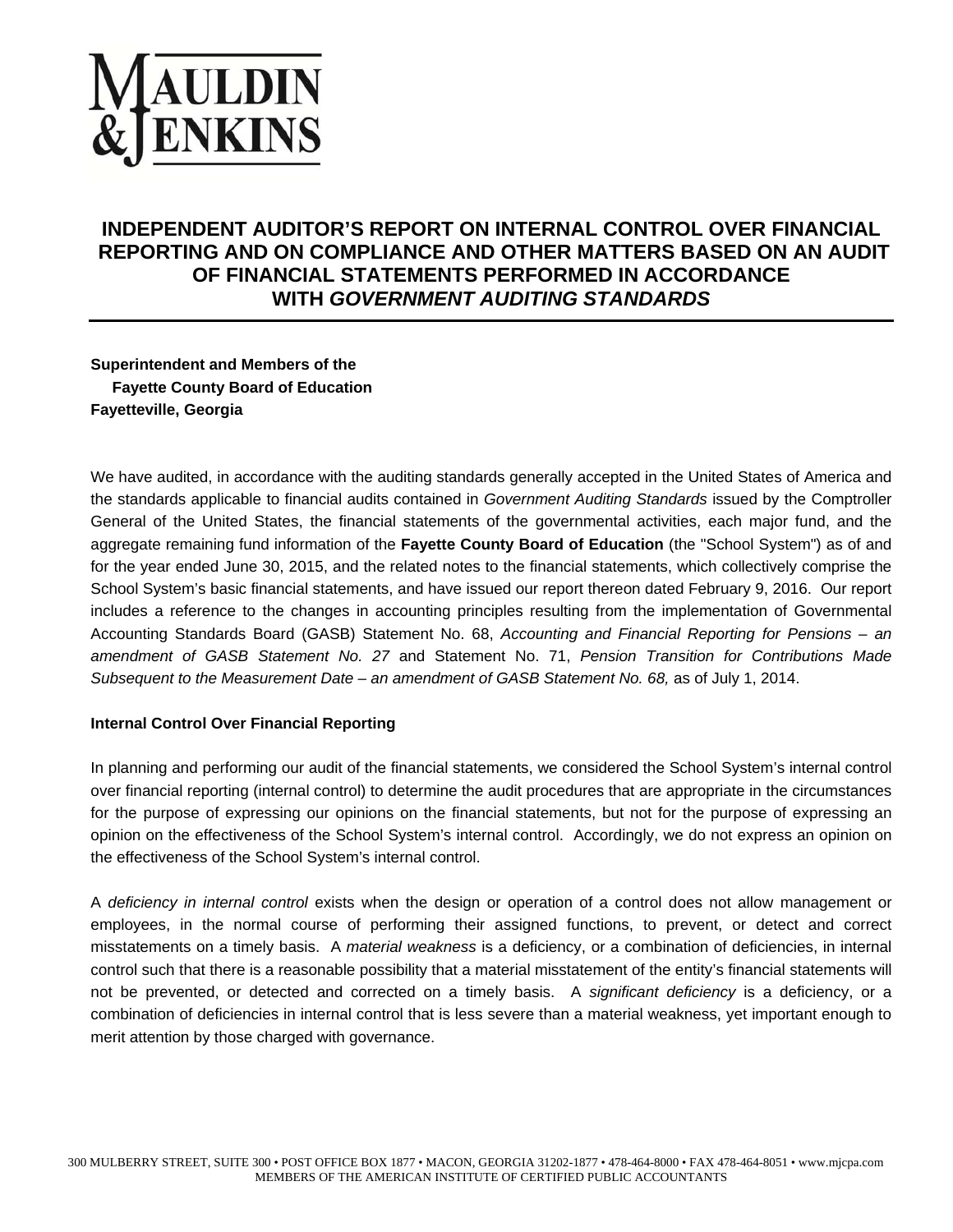Our consideration of internal control was for the limited purpose described in the first paragraph of this section and was not designed to identify all deficiencies in internal control over financial reporting that might be material weaknesses or significant deficiencies. Given these limitations, during our audit we did not identify any deficiencies in internal control that we consider to be material weaknesses. However, material weaknesses may exist that have not been identified.

#### **Compliance and Other Matters**

As part of obtaining reasonable assurance about whether the School System's financial statements are free from material misstatement, we performed tests of its compliance with certain provisions of laws, regulations, contracts and grant agreements, noncompliance with which could have a direct and material effect on the determination of financial statement amounts. However, providing an opinion on compliance with those provisions was not an objective of our audit, and accordingly, we do not express such an opinion. The results of our tests disclosed no instances of noncompliance or other matters that are required to be reported under *Government Auditing Standards.* 

#### **Purpose of this Report**

The purpose of this report is solely to describe the scope of our testing of internal control and compliance and the results of that testing, and not to provide an opinion on the effectiveness of the entity's internal control or on compliance. This report is an integral part of an audit performed in accordance with *Governmental Auditing Standards* in considering the entity's internal control and compliance. Accordingly, this communication is not suitable for any other purpose.

Mauldin & Genhins, LLC

Macon, Georgia February 9, 2016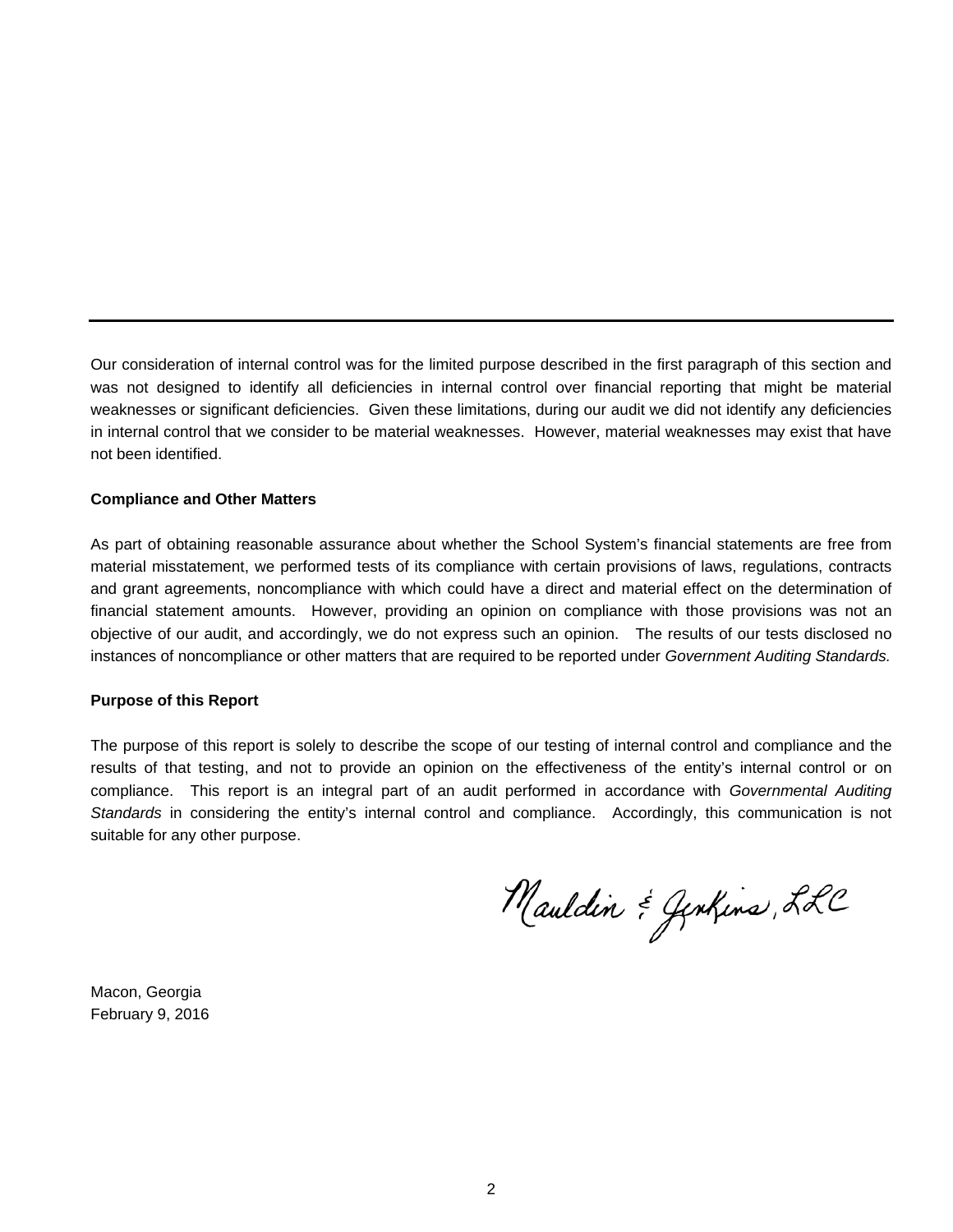

### **INDEPENDENT AUDITOR'S REPORT ON COMPLIANCE FOR EACH MAJOR PROGRAM; REPORT ON INTERNAL CONTROL OVER COMPLIANCE; AND REPORT ON THE SCHEDULE OF EXPENDITURES OF FEDERAL AWARDS REQUIRED BY OMB CIRCULAR A-133**

**Superintendent and Members of the Fayette County Board of Education Fayetteville, Georgia** 

#### **Report on Compliance for Each Major Federal Program**

We have audited the Fayette County Board of Education's (the "School System") compliance with the types of compliance requirements described in the *OMB Circular A-133 Compliance Supplement* that could have a direct and material effect on each of the School System's major federal programs for the year ended June 30, 2015. The School System's major federal programs are identified in the summary of auditor's results section of the accompanying schedule of findings and questioned costs.

#### *Management's Responsibility*

Management is responsible for compliance with the requirements of laws, regulations, contracts, and grants applicable to its federal programs.

#### *Auditor's Responsibility*

Our responsibility is to express an opinion on compliance for each of the School System's major federal programs based on our audit of the types of compliance requirements referred to above. We conducted our audit of compliance in accordance with auditing standards generally accepted in the United States of America; the standards applicable to financial audits contained in *Government Auditing Standards,* issued by the Comptroller General of the United States; and OMB Circular A-133, *Audits of States, Local Governments, and Non-Profit Organizations*. Those standards and OMB Circular A-133 require that we plan and perform the audit to obtain reasonable assurance about whether noncompliance with the types of compliance requirements referred to above that could have a direct and material effect on a major federal program occurred. An audit includes examining, on a test basis, evidence about the School System's compliance with those requirements and performing such other procedures as we considered necessary in the circumstances.

We believe that our audit provides a reasonable basis for our opinion on compliance for each major federal program. However, our audit does not provide a legal determination of the School System's compliance.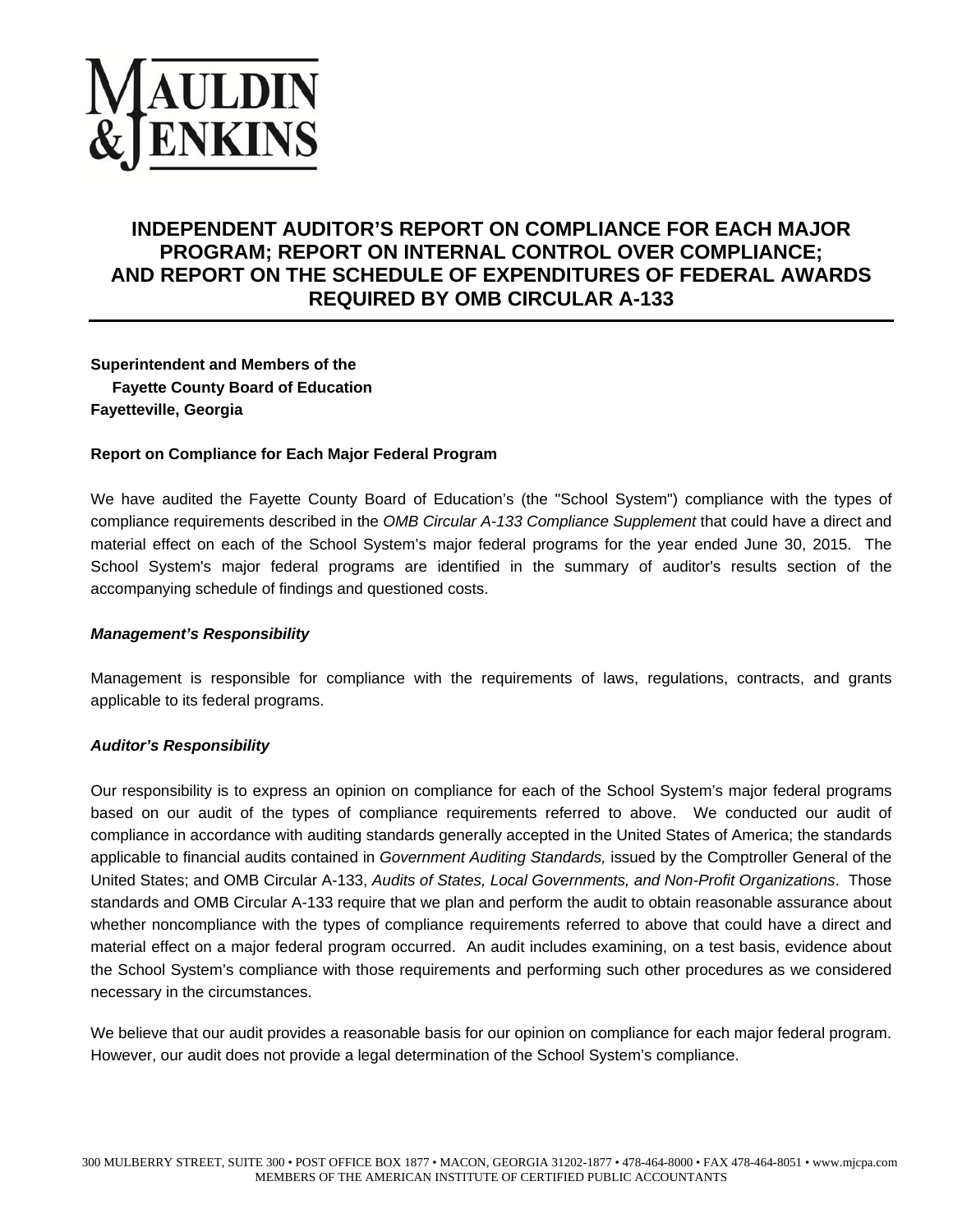#### *Opinion on Each Major Federal Program*

In our opinion, the School System complied, in all material respects, with the types of compliance requirements referred to above that could have a direct and material effect on each of its major federal programs for the year ended June 30, 2015.

#### **Report on Internal Control Over Compliance**

Management of the School System is responsible for establishing and maintaining effective internal control over compliance with the types of compliance requirements referred to above. In planning and performing our audit of compliance, we considered the School System's internal control over compliance with the types of requirements that could have a direct and material effect on each major federal program to determine the auditing procedures that are appropriate in the circumstances for the purpose of expressing our opinion on compliance for each major federal program, and to test and report on internal control over compliance in accordance with OMB Circular A-133, but not for the purpose of expressing an opinion on the effectiveness of internal control over compliance. Accordingly, we do not express an opinion on the effectiveness of the School System's internal control over compliance.

A *deficiency in internal control over compliance* exists when the design or operation of a control over compliance does not allow management or employees, in the normal course of performing their assigned functions, to prevent, or detect and correct, noncompliance with a type of compliance requirement of a federal program on a timely basis. A *material weakness in internal control over compliance* is a deficiency, or a combination of deficiencies, in internal control over compliance, such that there is a reasonable possibility that material noncompliance with a type of compliance requirement of a federal program will not be prevented, or detected and corrected, on a timely basis. A *significant deficiency in internal control over compliance* is a deficiency, or a combination of deficiencies, in internal control over compliance that is less severe than a material weakness, yet important enough to merit attention by those charged with governance.

Our consideration of internal control over compliance was for the limited purpose described in the first paragraph of this section and was not designed to identify all deficiencies in internal control over compliance that might be material weaknesses or significant deficiencies. We did not identify any deficiencies in internal control over compliance that we consider to be material weaknesses. However, material weaknesses may exist that have not been identified.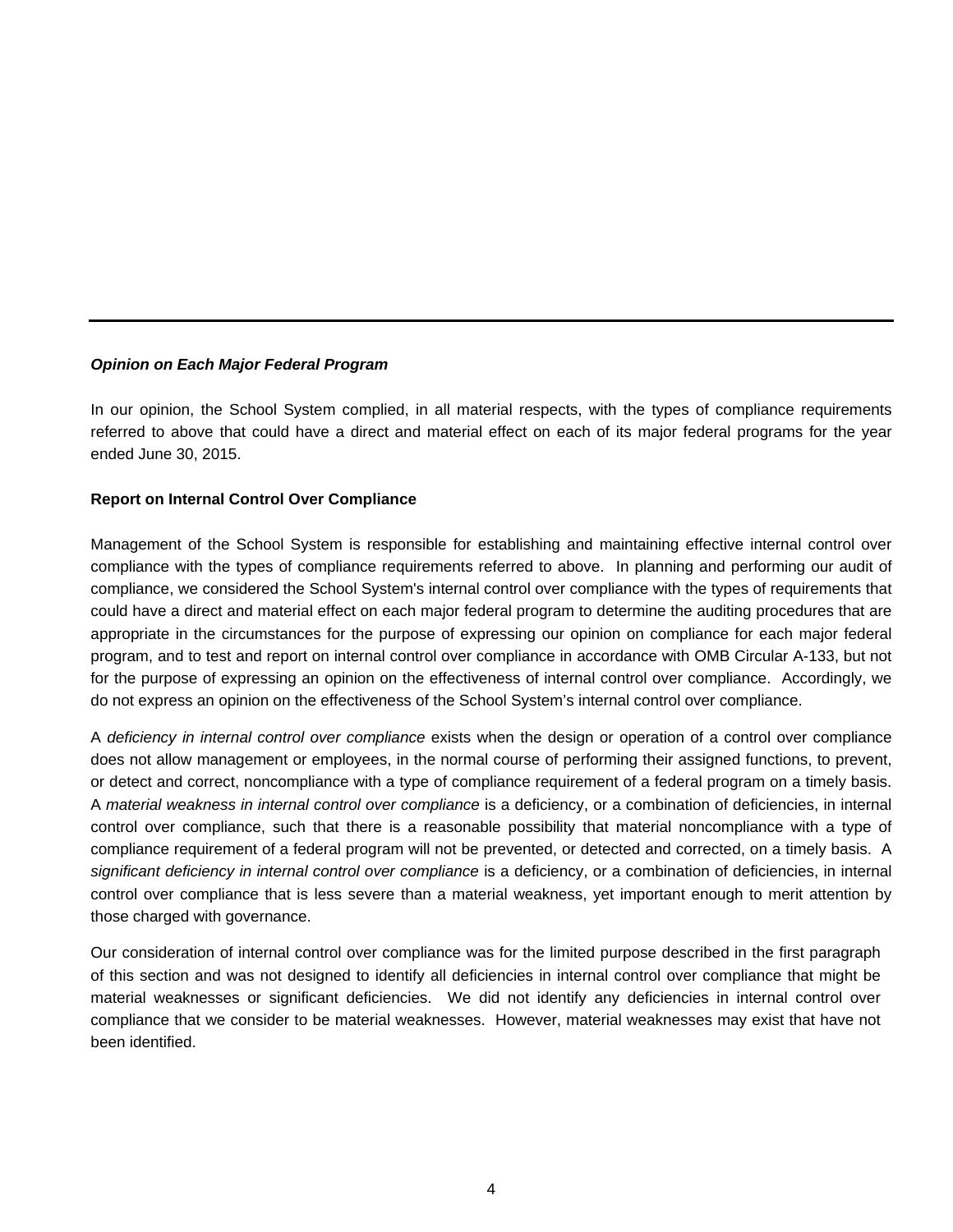The purpose of this report on internal control of compliance is solely to describe the scope of our testing of internal control over compliance and the results of testing based on the requirements of OMB Circular A-133. Accordingly, this report is not suitable for any other purpose.

#### **Report on Schedule of Expenditures of Federal Awards Required by OMB Circular A-133**

We have audited the financial statements of the governmental activities, each major fund, and the aggregate remaining fund information of the School System as of and for the year ended June 30, 2015, and the related notes to the financial statements, which collectively comprise the School System's basic financial statements. We issued our report thereon dated February 6, 2016, which contained unmodified opinions on those financial statements. Our audit was conducted for the purpose of forming opinions on the basic financial statements as a whole. The accompanying Schedule of Expenditures of Federal Awards is presented for purposes of additional analysis as required by OMB Circular A-133, and is not a required part of the basic financial statements. Such information is the responsibility of management and was derived from and relates directly to the underlying accounting and other records used to prepare the basic financial statements. The information has been subjected to the auditing procedures applied in the audit of the financial statements and certain additional procedures, including comparing and reconciling such information directly to the underlying accounting and other records used to prepare the basic financial statements or to the basic financial statements themselves, and other additional procedures in accordance with auditing standards generally accepted in the United States of America. In our opinion, the schedule of expenditures of federal awards is fairly stated in all material respects in relation to the basic financial statements as a whole.

Mauldin & Genhins, LLC

Macon, Georgia February 9, 2016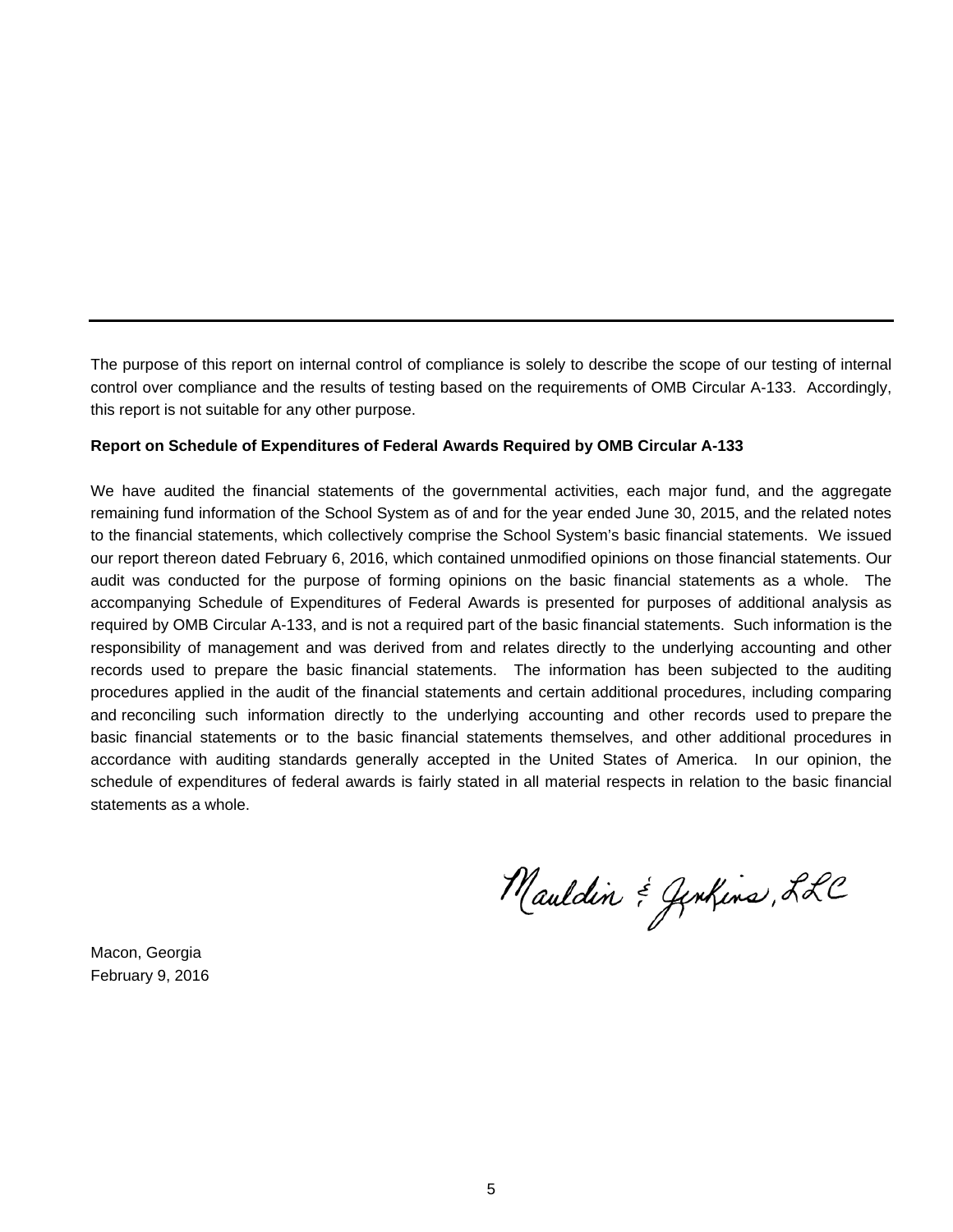### **SCHEDULE OF EXPENDITURES OF FEDERAL AWARDS FOR THE FISCAL YEAR ENDED JUNE 30, 2015**

| <b>Federal Grantor/Pass-Through</b><br><b>Grantor/Program Title</b> | Federal<br><b>CFDA</b><br><b>Number</b> | <b>Total</b><br><b>Expenditures</b> |
|---------------------------------------------------------------------|-----------------------------------------|-------------------------------------|
| <b>U. S. DEPARTMENT OF AGRICULTURE:</b>                             |                                         |                                     |
| Passed through Georgia Department of Education:                     |                                         |                                     |
| <b>Child Nutrition Cluster:</b>                                     |                                         |                                     |
| School Breakfast Program                                            | 10.553                                  | \$<br>331,162                       |
| National School Lunch Program                                       | 10.555                                  | 2,927,759                           |
| <b>Total Child Nutrition Cluster</b>                                |                                         | 3,258,921                           |
| Commercial Warehouse Storage and Delivery Grant                     | 10.560                                  | 19,514                              |
| Total U. S. Department of Agriculture                               |                                         | 3,278,435                           |
| <b>U. S. DEPARTMENT OF DEFENSE</b>                                  |                                         |                                     |
| Junior R.O.T.C.                                                     | Unknown                                 | 126,556                             |
| Total U. S. Department of Defense                                   |                                         | 126,556                             |
| <b>U. S. DEPARTMENT OF EDUCATION</b>                                |                                         |                                     |
| Passed through Georgia Department of Education:                     |                                         |                                     |
| Title I, Part A                                                     | 84.010                                  | 1,424,314                           |
| Title II - Improving Teacher Quality                                | 84.367                                  | 293,553                             |
| Title III - Limited English Proficient                              | 84.365                                  | 127,772                             |
| <b>Vocational Education - Basic Grants</b>                          |                                         |                                     |
| to States                                                           | 84.048                                  | 109,142                             |
| ARRA - Race to the Top                                              | 84.395                                  | 23,023                              |
| <b>Special Education Cluster</b>                                    |                                         |                                     |
| Title VI-B Flowthrough                                              | 84.027                                  | 3,847,332                           |
| Title VI-B Preschool Incentive                                      | 84.173                                  | 91,860                              |
|                                                                     |                                         | 3,939,192                           |
| Total U. S. Department of Education                                 |                                         | 5,916,996                           |
| <b>U. S. DEPARTMENT OF TRANSPORTATION</b>                           |                                         |                                     |
| Passed through Georgia Department of Natural Resources:             |                                         |                                     |
| <b>Highway Planning and Construction Cluster</b>                    | 20.205                                  | 1,780,114                           |
| Total U. S. Department of Transportation                            |                                         | 1,780,114                           |
| <b>Total Expenditures of Federal Awards</b>                         |                                         | 11,102,101<br>\$                    |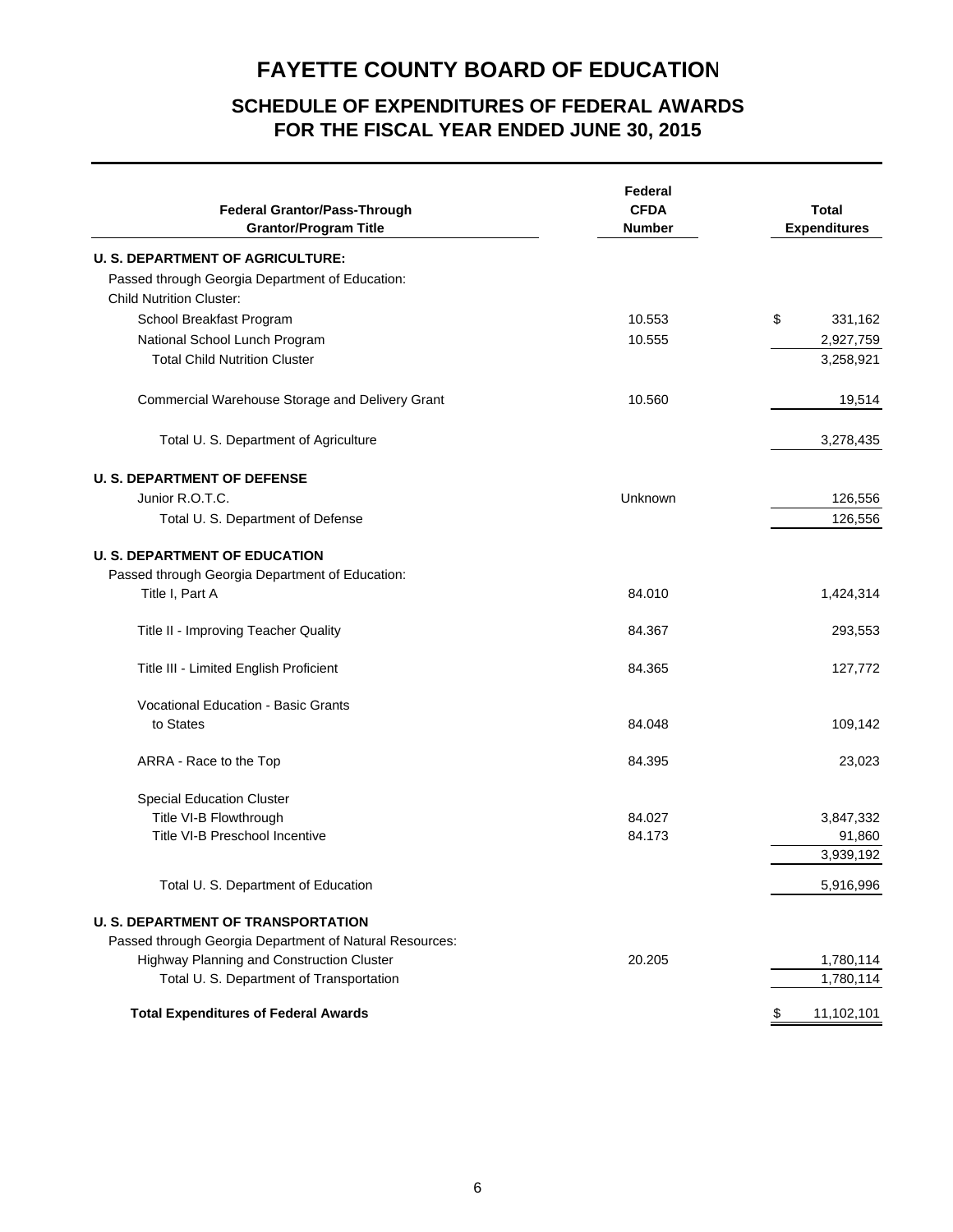### **NOTE TO SCHEDULE OF EXPENDITURES OF FEDERAL AWARDS FOR THE YEAR ENDED JUNE 30, 2015**

### **NOTE 1. BASIS OF PRESENTATION**

The Schedule of Expenditures of Federal Awards includes the federal grant activity of the Fayette County Board of Education and is presented on the accrual basis of accounting.

The information in this schedule is presented in accordance with the requirements of OMB Circular A-133, *Audits of States, Local Governments, and Non-Profit Organizations.* Therefore, some amounts presented in this schedule may differ from amounts presented in or used in the preparation of the financial statements.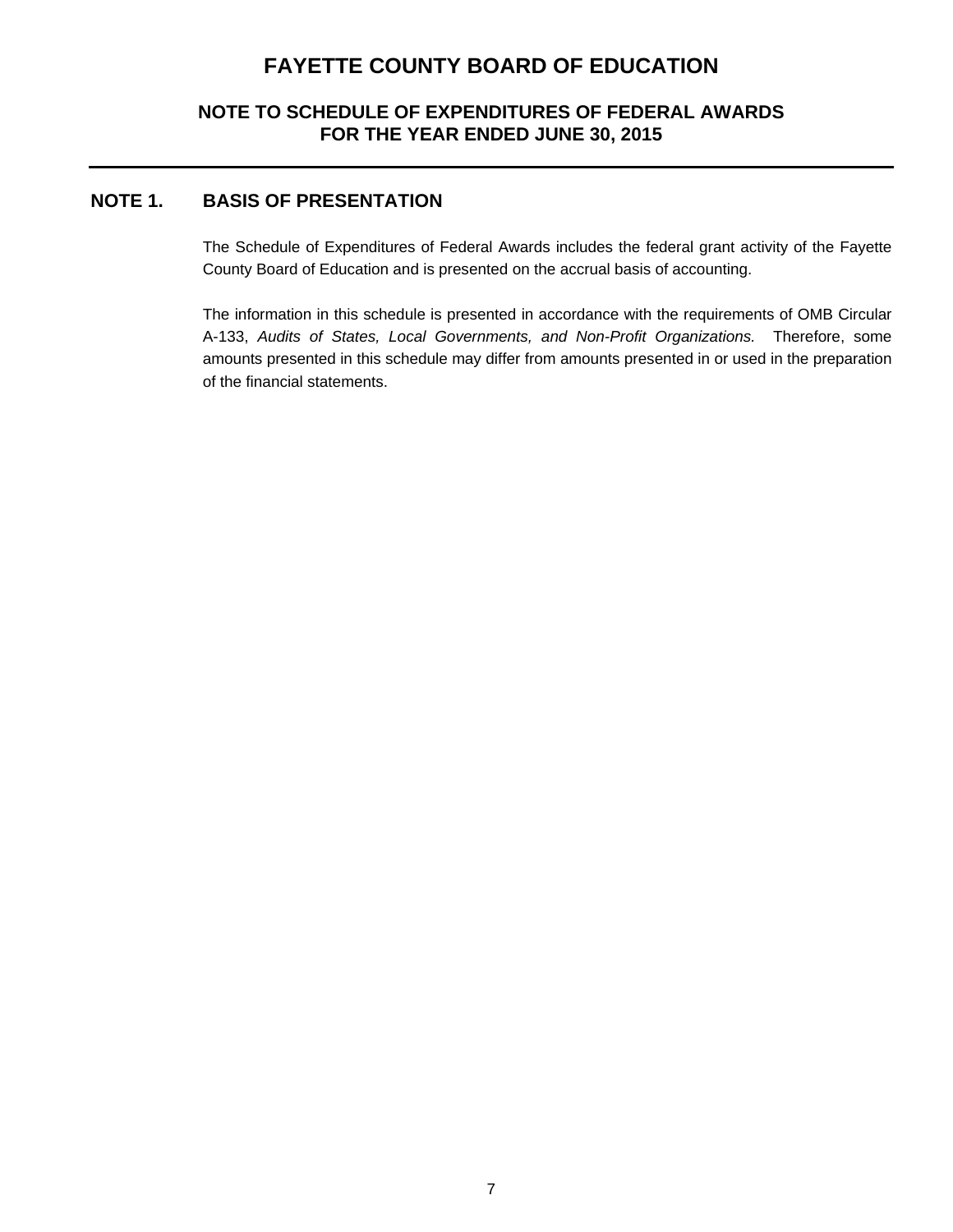### **SCHEDULE OF FINDINGS AND QUESTIONED COSTS FOR THE YEAR ENDED JUNE 30, 2015**

### **A. SUMMARY OF AUDIT RESULTS**

| <b>Financial Statements</b>                                                                                                |                                                                                                                              |  |
|----------------------------------------------------------------------------------------------------------------------------|------------------------------------------------------------------------------------------------------------------------------|--|
| Type of auditor's report issued                                                                                            | Unmodified                                                                                                                   |  |
| Internal control over financial reporting:<br>Material weaknesses identified?                                              | $yes$ X no                                                                                                                   |  |
| Significant deficiencies identified not considered<br>to be material weaknesses?                                           | yes X none reported                                                                                                          |  |
| Noncompliance material to financial statements noted?                                                                      | _____ yes ___ <u>X__</u> no                                                                                                  |  |
| <b>Federal Awards</b><br>Internal Control over major programs:<br>Material weaknesses identified?                          | _____ yes ___ <u>X__</u> no                                                                                                  |  |
| Significant deficiencies identified not considered<br>to be material weaknesses?                                           | yes X none reported                                                                                                          |  |
| Type of auditor's report issued on compliance for<br>major programs                                                        | Unmodified                                                                                                                   |  |
| Any audit findings disclosed that are required to<br>be reported in accordance with OMB Circular<br>A-133, Section 510(a)? | _yes __X_no                                                                                                                  |  |
| Identification of major programs:                                                                                          |                                                                                                                              |  |
| <b>CFDA Number</b>                                                                                                         | Name of Federal Program or Cluster<br>U.S. Department of Transportation<br><b>Highway Planning and Construction Cluster.</b> |  |
| 20.205                                                                                                                     | <b>Highway Planning and Construction</b><br><b>Special Education Cluster.</b>                                                |  |
| 84.027                                                                                                                     | Title VI-B Flowthrough                                                                                                       |  |
| 84.173                                                                                                                     | <b>Title VI-B Preschool Incentive</b>                                                                                        |  |
| Dollar threshold used to distinguish between                                                                               |                                                                                                                              |  |
| Type A and Type B programs:                                                                                                | \$333,063                                                                                                                    |  |

Auditee qualified as low-risk auditee?  $\frac{1}{2}$  yes  $\frac{X}{X}$  no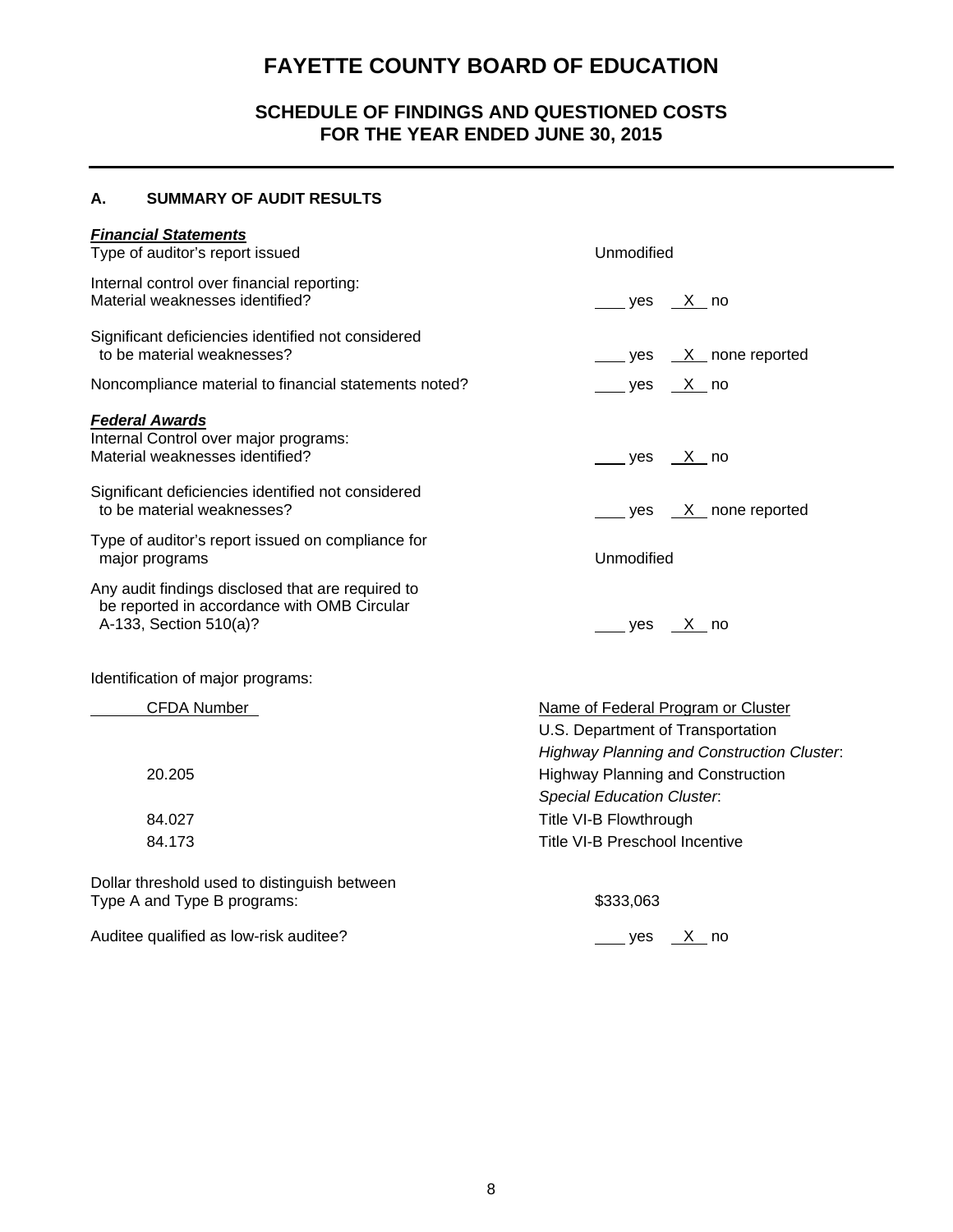### **SCHEDULE OF FINDINGS AND QUESTIONED COSTS FOR THE YEAR ENDED JUNE 30, 2015**

### **B. FINDINGS: FINANCIAL STATEMENT AUDIT**

None reported

#### **C. FINDINGS AND QUESTIONED COSTS: MAJOR FEDERAL AWARD PROGRAMS AUDIT**

None reported